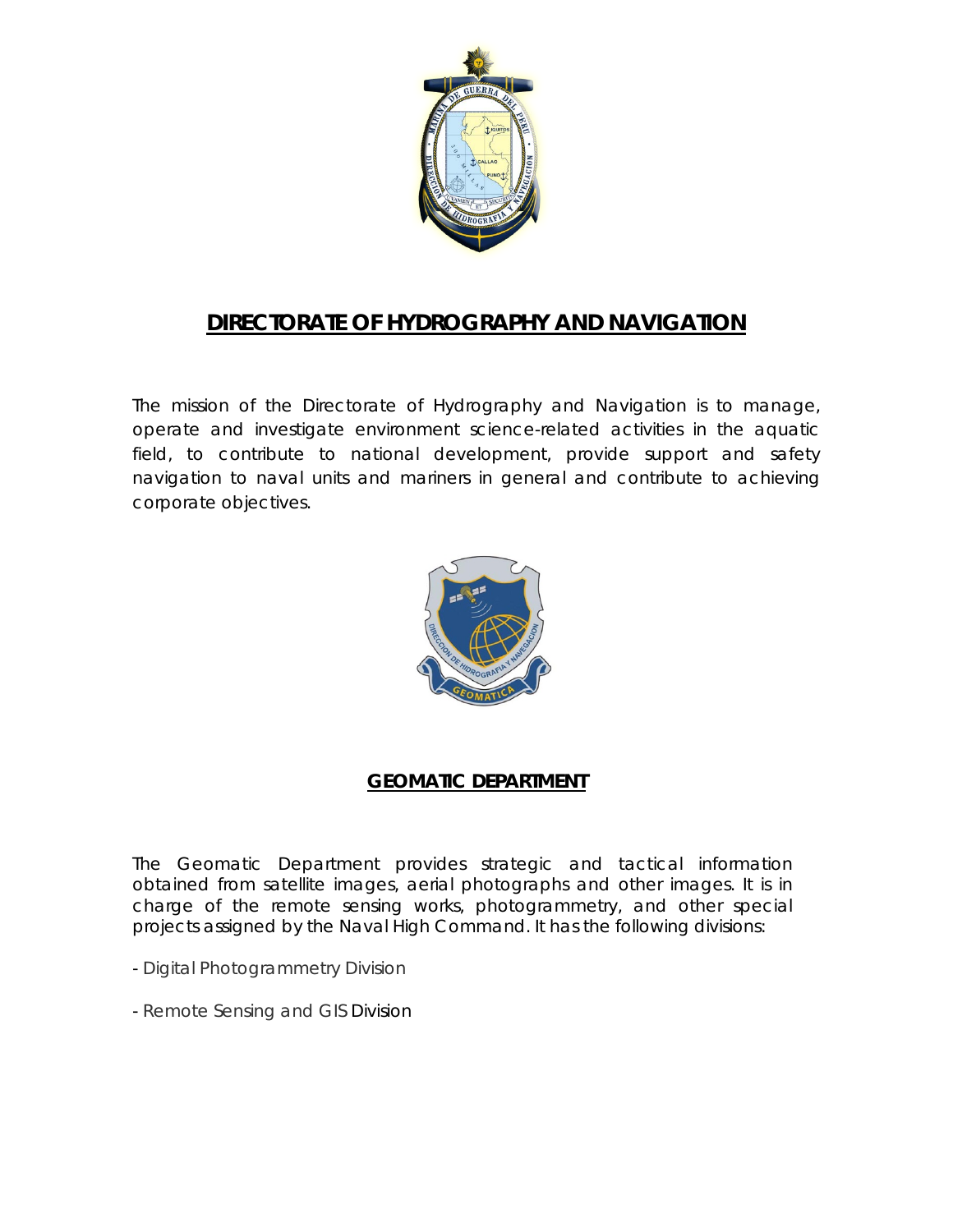#### **DIGITAL PHOTOGRAMMETRY DIVISION**

Photogrametry Division provides cartographic products with the purpose of developing the nautical chart which is useful to the navigator. Our source of information are the aerial photographs in a scale of 1:20,000 which are developed using the SOCET SET photogrammetric and Autocad software. We have two Photogrametric Stations and two (2) Cartographic Editing Stations.

This Division carries out the following activities:

- Development of Orthophotos
- $\checkmark$  Extraction of Contour lines
- $\checkmark$  Topographic Maps
- $\checkmark$  Photogrammetry
- $\checkmark$  Photomaps
- $\checkmark$  Anaglyphs